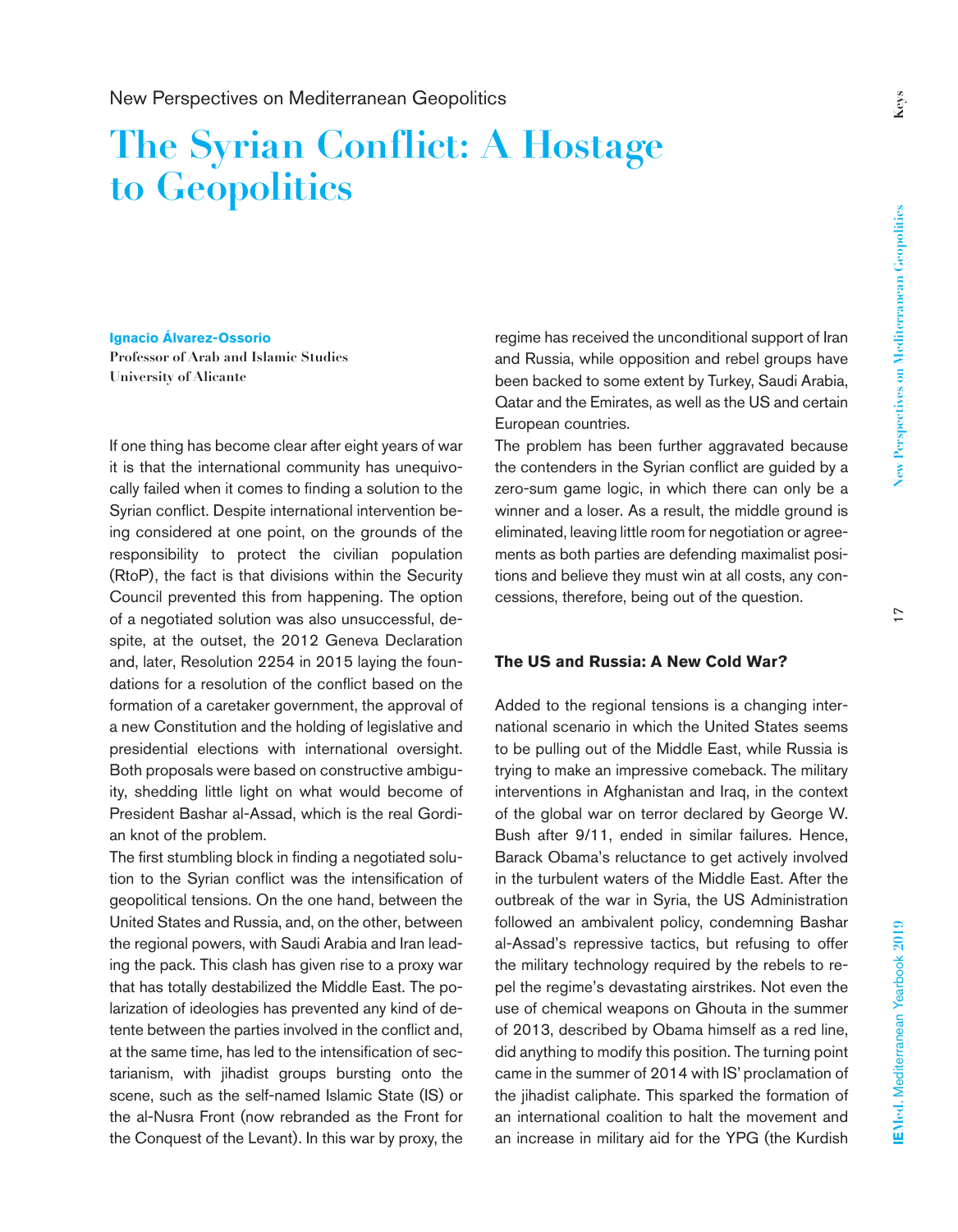People's Protection Units), the backbone of the socalled Syrian Democratic Forces (SDF) which defeated IS on the ground.

Added to the regional tensions is a changing international scenario in which the United States seems to be pulling out of the Middle East, while Russia is trying to make an impressive comeback

After his arrival in the White House, Donald Trump made a great show of his will to reach an agreement with Russia to combat IS and find a solution to the Syrian conflict. On 11 November 2017, he declared: "We can save many, many, many lives by making a deal with Russia having to do with Syria."1 Today, the North American Administration seems to have pushed Syria into the background and is focusing all its efforts on Iran. In the summer of 2018, the United States withdrew from the nuclear deal reached three years previous by the G5+1 and, a year later, imposed new economic sanctions on the Iranian regime, which it accuses of destabilizing the Middle East through its interference in Syria, Iraq, Yemen and Lebanon, with its proxies and local allies. Reinstating sanctions forms part of a further-reaching strategy which entails turning up the pressure on the Iranian regime to strangle it economically. Trump believes this will force Iran to renegotiate the deal from a weak position, which, according to this logic, will lead to the country giving in to substantial concessions.

It is also worth noting that Washington does not have sufficient resources to impose a *Pax Americana* in Syria. Despite President Trump having threatened on numerous occasions to withdraw the 2,000 US soldiers deployed in the country's northeast, the fact is that the Kurdish card is the only one he can play in the future to have an influence in post-war Syria. American troops are stationed on the eastern banks of the Euphrates River, which is controlled by

the YPG. The Kurdish militias have taken advantage of the fight against IS not just to impose their authority in Afrin, Kobane and Jazira, the three cantons of Rojava (Syrian Kurdistan), but also to spread to other predominantly Arab areas, like Raqqa, the former capital of the ephemeral jihadist caliphate, and thereby take control of the country's main oil and gas fields, which are vital for guaranteeing the survival of Kurdish autonomy. With the YPG, the US is trying to put into practice what it did in Iraq in 1991, when it enforced no-fly zones to stop any kind of attempt by the Iraqi regime to use military force to recover Iraqi Kurdistan. This strategy is considered by the Syrian regime and its allies as a blatant violation of its sovereignty that calls into question its territorial integrity. With things as they are, Trump could settle for a *Pax Russica* that would put an end to the conflict, as long as it respects his interests, which include Iran withdrawing its troops from the Arab country and Rojava enjoying broad autonomy.

This all leads us to the conclusion that the only international actor capable of imposing a political solution to the Syrian conflict is Russia, a solution which would obviously not be an unbiased one and would imply the perpetuation of Bashar al-Assad's rule. Since the decision was taken in September 2015 to intervene to avoid the regime's collapse, Moscow's influence in Syria and the Middle East has only gained in strength. Russia's intervention has marked a sea change in the conflict, as since it entered the scene, government forces have recovered a large part of the territory that had been lost, to the extent that the regime now controls two-thirds of the country, with the remaining third in the hands of the US-protected YPG and, to a lesser extent, the diverse rebel factions (which include anything from the jihadist Victory Front, to the recently constituted National Front for Liberation).

The Syrian conflict has allowed Russia to return to the Middle East, a hugely important area from a geostrategic standpoint, and to reclaim its prominence on the international panorama. It should be remembered that Moscow has two major military bases on Syrian soil. The bigger of the two is the Tartus naval facility, which is the Russian fleet's only base throughout the Mediterranean. However, it has also taken

1 "We can save many, many, many lives by making a deal with Russia having to do with Syria," *The Independent*, 11 November 2017: www. independent.co.uk/news/world/americas/us-politics/donald-trump-russia-probe-vladimir-putin-apec-summit-vietnam-manafort-uselection-a8049571.html.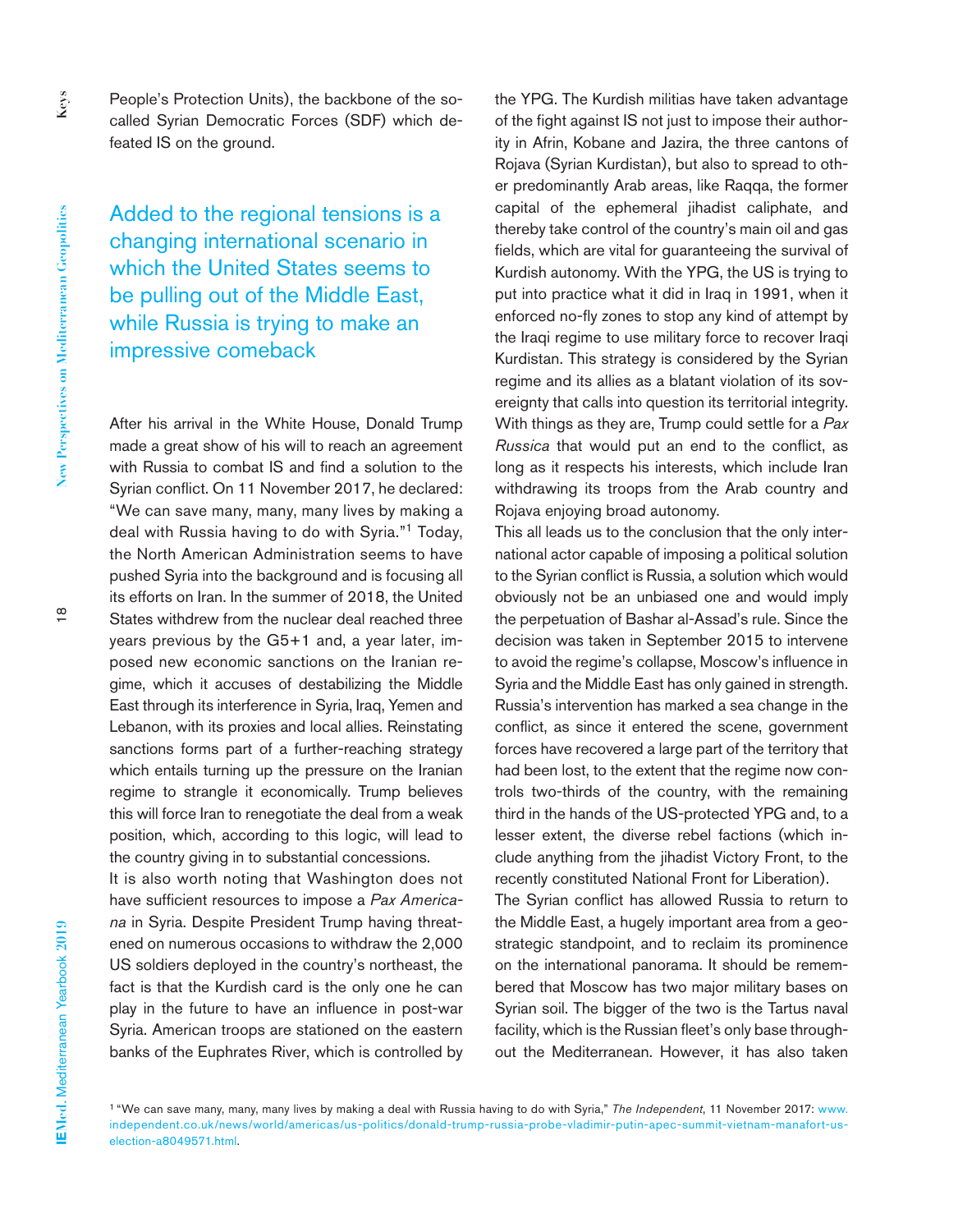**Keys**

advantage of the situation to build the Khmeimim air base, which is Russia's biggest outside of its borders. In addition, Russian state-run companies like Soyuzneftegaz have obtained lucrative contracts to exploit Syria's hydrocarbon reserves over the coming decades, and Moscow is expected to take part in the country's reconstruction, which, paradoxically, its own air force has helped to destroy during systematic airstrikes on rebel-held areas. This combination of factors has practically made Syria a national security issue for the Russian President Vladimir Putin.

Not only has Russia intervened militarily, but it has also brokered the Astana talks. Where the UN failed, Moscow has achieved certain success with the implementation of de-escalation zones which, despite repeated breaches, have contributed to calming the conflict. It has also managed to garner support for this strategy from Iran and Turkey, two key actors in the area with troops stationed on Syrian soil, which have also agreed to sponsor the talks held in the Kazakh capital. The Sochi Summit held on 22 November 2017 revealed the understanding that exists between Moscow, Tehran and Ankara through the roadmap drafted to resolve the Syrian conflict.

Russia also maintains close ties with Israel, whose greatest priority is to prevent Iran having a permanent military presence on neighbouring soil, for which it has launched frequent attacks on Revolutionary Guard bases and their weapons depots. In fact, Russia would also be interested in restricting Iranian influence in post-war Syria, to get closer to the Gulf oil monarchies and, in particular, Saudi Arabia, Iran's biggest rival in the region, whose economic contribution could be key to the reconstruction process. Putin is fully aware that for the *Pax Russica* to be successful, he needs the support of both Israel and the US, whose interests he needs to keep in mind. Moscow's two red lines are keeping Assad in power and preserving Syria's territorial integrity. Everything else is negotiable.

# **The Great Regional Game**

The country that might come off worse from a possible *Pax Russica* agreed with the US and Israel is Iran. Like Russia, the Iranian regime decided to intervene militarily in Syria to try to prevent the fall of its strategic ally Bashar al-Assad. The survival of the Syrian President is key to guaranteeing the main supply route for Hezbollah, the Lebanese Shia political party and militant group, which stretches from Tehran to Beirut, passing through Baghdad and Damascus. In the opinion of the French political scientist Fatiha Dazi-Héni, "Syria is a major front in Tehran's geostrategic competition with the United States, its cold war with Saudi Arabia and its war against Salafis and al-Qaeda affiliated groups, whose hatred of Shiism is well known. Tehran perceives the collapse of the Assad regime as an inauspicious move that could checkmate Hezbollah and the Islamic republic."2

Over the last eight years, Iran has lent its political, economic and military support to Bashar, which has been vital in keeping him in power amid a climate of growing internal opposition. As well as giving Syria lines of credit to the value of over 7 billion dollars (half of which is linked to the purchase of crude oil), Tehran has mobilized Hezbollah and other Iraqi, Afghani and Pakistani Shia militias who have been trained and armed by the Iranian Revolutionary Guard. This situation led Riad Hijab, the opposition leader and former Syrian Prime Minister to denounce that "Syria is occupied by the Iranian regime. The person who runs the country is not Bashar al-Assad but [Iranian Revolutionary Guard Corps commander] Qassem Soleimani."3 In fact, one of the Trump Administration's main demands for lifting sanctions on Iran is precisely that it ends its proxy intervention in Syria, Iraq, Lebanon and Yemen.

The economic crisis that Iran is undergoing as a result of the return of sanctions has forced it to freeze economic support for Bashar al-Assad, enabling Moscow to secure its position, to the detriment of Tehran. In fact, the Iranian foreign agenda is receiving less attention than its domestic one, which now dominates the country's politics. Minimizing the extent to which sanctions are damaging Iran's economy has become a priority and it has resumed its nuclear programme by boosting its uranium enrichment to levels prior to the pact with the G5+1.

Therefore, the cost of Iran's intervention far and away exceeds the returns it has so far yielded. Tehran is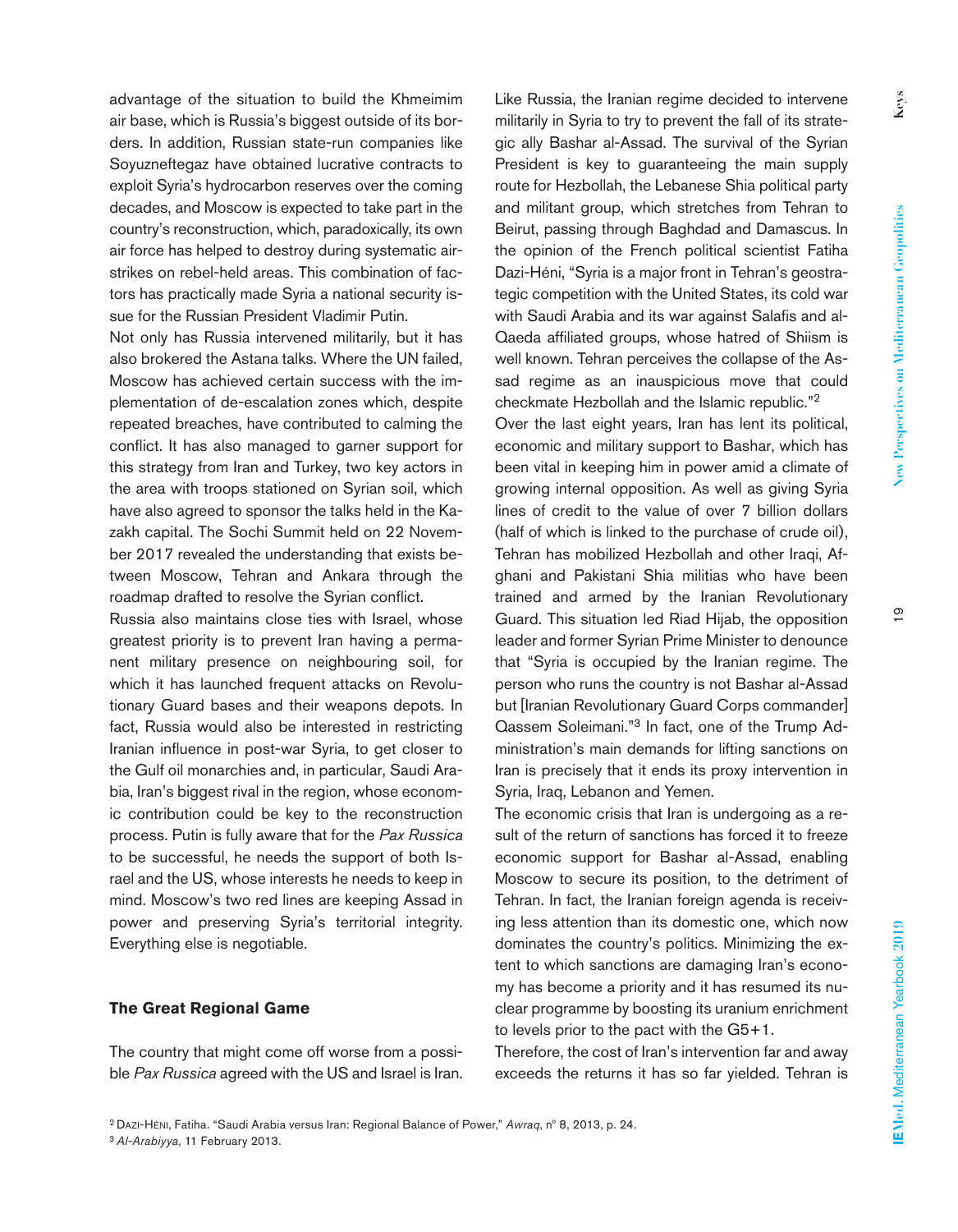hoping that the end of the war will not only allow it to establish permanent military bases on Syrian soil, but also to capitalize on the lucrative contracts it has so far signed, which, it is worth noting, includes the concession of a new mobile telephone company and the exploitation of Palmyra's phosphate mines for a period of 99 years. Less certain is the construction of a 1,500-kilometre oil pipeline to the Mediterranean port of Baniyas to export Iranian oil, especially in a context of returning sanctions and the collapse of the Iranian economy. The US' military presence in north eastern Syria poses a threat to all these projects. Furthermore, in recent months, Russia has taken important steps to limit Iran's influence in Syria, in what could be read as a clear attempt to approach the Gulf oil monarchies, so they agree to partake in the country's reconstruction.

The economic crisis that Iran is undergoing as a result of the return of sanctions has forced it to freeze economic support for Bashar al-Assad, enabling Moscow to secure its position

The so-called Sunni bloc should also be included among the big losers of the Syrian conflict. This heterogeneous bloc, which includes Turkey, Saudi Arabia, Qatar and the Emirates, seems to have thrown in the towel once and for all and resigned themselves to Bashar al-Assad remaining in power. Throughout the eight years of war, the rivalry between the members themselves of this bloc has contributed to weakening the Syrian opposition, which is divided into myriad formations whose very survival depends directly on economic assistance from the Gulf oil monarchies. At the height of the conflict, there were reckoned to be over 1,000 different rebel groups, each dependent on its respective sponsor and their particular strategies. In the case of Saudi Arabia, intervention in the Syrian war was linked with the need to halt Iran's regional

influence, but also to stop the winds of change of the

Arab Spring in their tracks. In this regard, it is worth remembering that the US military intervention in the Middle East following the 9/11 attacks had a high cost for Saudi Arabia, as the defeat of the Taliban in Afghanistan and Saddam Hussein in Iraq primarily benefited Iran, which saw two of its main regional rivals disappear. The fall of Bashar al-Assad would have allowed Riyadh to recover part of its lost territory and, at the same time, cut off Iranian influence in Lebanese politics through its sponsorship of Hezbollah.

The domino effect caused by the so-called Arab Spring was also something feared by Saudi Arabia. The demands for freedom, democracy and social justice were seen by Riyadh as an existential threat to the Saudi Monarchy. The large-scale popular mobilizations in Bahrain triggered a vigorous response through the sending of troops to brace the Khalifa dynasty. This did nothing to prevent demonstrations being held among Saudi Arabia's Shia population, which were repressed through the execution of its organizers.

Saudia Arabia responded to Iran's growing interventionism in the Middle East by stepping up sectarianism both inside and outside the kingdom. On a domestic scale, the Saudi regime emphasized its sectarian policies to "suppress domestic calls for political change, isolate the Shia minority and delay Islamist mobilization."4 The aim was simply to divide the population along sectarian lines and, in particular, underscore the confessional divide between the Sunni majority and Shia minority. Externally, Saudi Arabia has tried to mobilize the Arab League and Islamic Conference in favour of its ideas, although it has failed to establish a Sunni military coalition to face up to Iran.

In light of the failure of the military option in Syria, the Sunni bloc has been forced to revise its strategy and has set out to normalize ties with Bashar al-Assad with the intention of distancing him from Iran. The United Arab Emirates and Bahrain have reopened their embassies in Damascus, Jordan has resumed trade through the Nasib border crossing, Qatar has reestablished direct flights, Egypt has received Syria's powerful security chief Ali Mamlouk and the Omani Foreign Affairs Minister has met with the Syrian President. All these moves have been accompanied by an intense debate as to whether the moment has arrived for the Arab League to readmit Syria into its